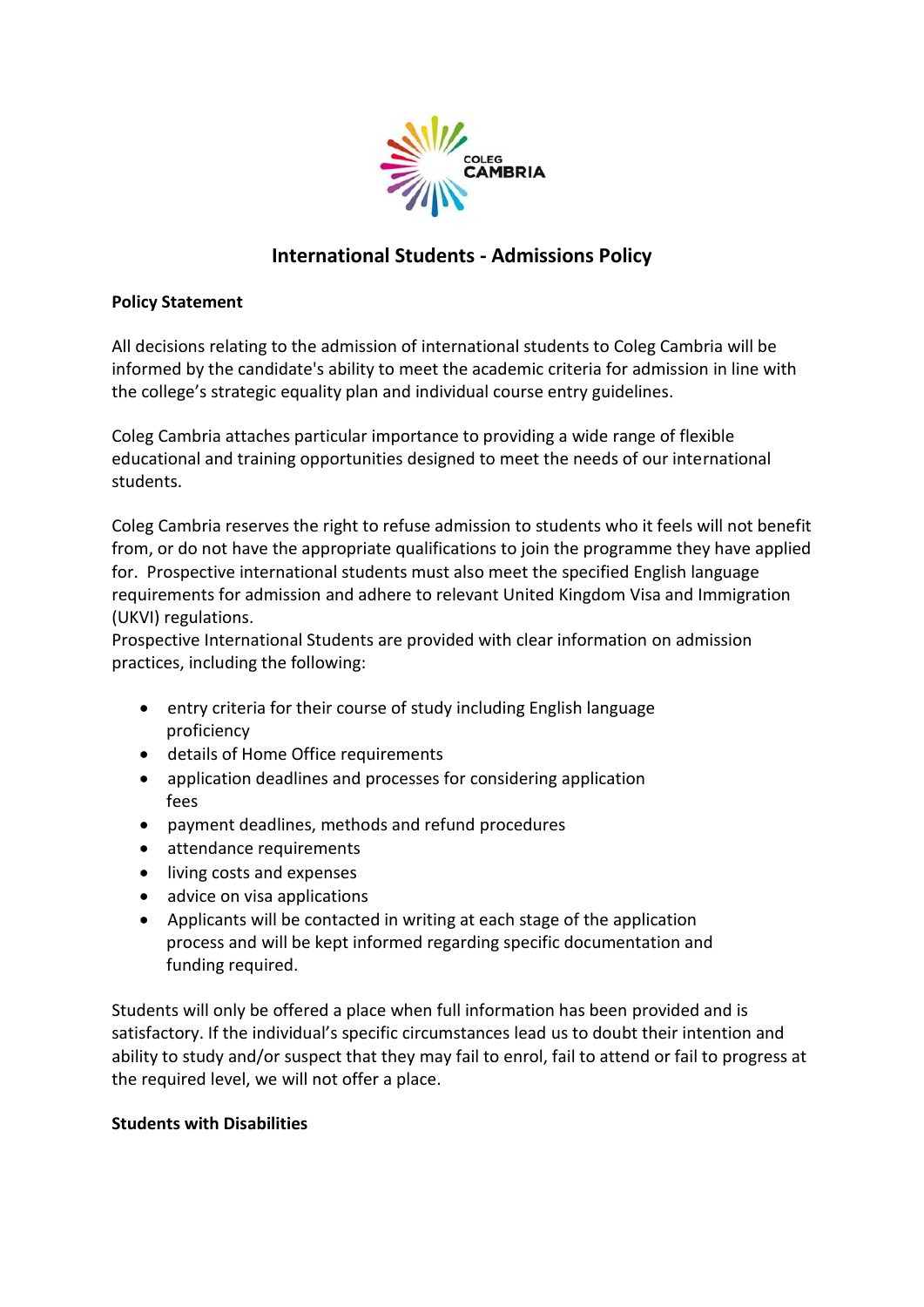The College assesses applications from persons with disabilities using academic criteria which apply to all candidates. In order that the College may assess the need for any appropriate help or support, it requests applicants to indicate the nature of the disability in the appropriate section of the application form. This is then dealt with in line with college procedure

Courses in teaching, health, social work and courses involving work with children or vulnerable adults: Applicants are required to undertake a police check in line with the college Disclosure and Barring procedure. All international students will be asked on their conditional offer letter for their Police Check Documentation from their country of origin if they have not been in the country long enough.

# **General Entrance Requirements**

Minimum General Entrance Requirements for **AS/A Levels and BTEC** Qualifications are published in the International Prospectus.

# **International Foundation Programmes**

Students must be a minimum of 17 years old, have a school leaving certificate of secondary education or equivalent and have an English language qualification or level equivalent to at least Band 4.5 in IELTS. See the English Language Requirements section for more details.

# **English Language Requirements**

In addition to academic requirements, students whose first language is not English should have a recognised English language qualification at IELTS of 5.0 – 5.5 depending on the AS/A levels they choose to study. All international students will be tested on their English language ability once they arrive at the college. The college has the right to place a student on a different study programme if it feels that his/her language ability will not allow him/her to successfully follow the chosen programme of study.

# **International Qualifications**

The College will also accept a wide range of international qualifications. These will be assessed individually in terms of their content and level, with reference to UK national advisory guidelines e.g. NARIC. Overseas applicants must provide transcripts of their qualifications, in English as far as possible, and evidence of English language ability, where appropriate.

# **Application Documentation**

If satisfied that an applicant meets all the requirements, we will issue an Unconditional Offer. The offer document confirms the details of our offer including the course title, duration and fees payable.

A series of documents are issued, and signed, from offer to when a CAS, or Visa Letter for Student Visitors, is issued for the student to apply for a visa;